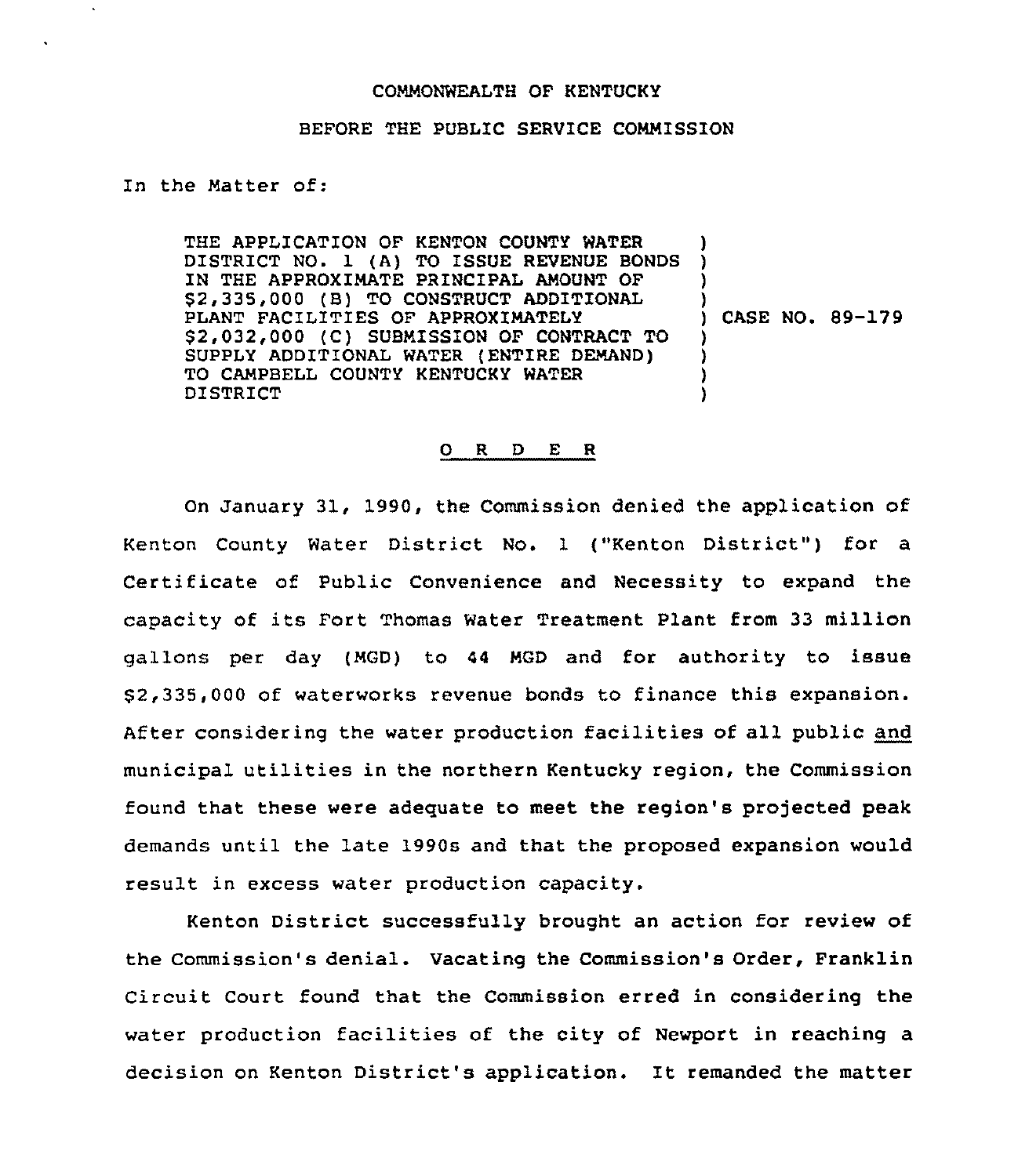to the Commission with expressed instructions that Kenton District "be authorized to construct and fund the proposed expansion of its water treatment facilities." Campbell County Ky. Water Dist. and Kenton County Water Dist. No. 1 v. Pub. Serv. Comm'n, Civil Action Nos. 90-CI-0261 and 90-CI-0459 (Franklin Cir. Ct. Sept. 17, 1990),  $9.$ 

The Commission appealed from the Franklin Circuit Court judgment. Agreeing with the lower court's finding that consideration of municipal utility facilities was reversible error, the Kentucky Court of Appeals affirmed. It declared:

> We are also convinced, based upon the reasoning in City of Covinqton v. Board of Commissioners of Ky. Water District No. 1, Ky., 371 S.W.2d 20 (1963), (overruled on other grounds), that it was unreasonable for the Public Service Commission to deny Kenton facilities based on an evaluation of an unregulated utility. As stated in Covington, an unregulated utility cannot be considered an adequate substitute for <sup>a</sup> proposed regulated facility because there is no assurance that it will continue to make its water supply available nor does the Public Service Commission unregulated entity to furnish water.

Pub. Serv. Comm'n v. Campbell Countv Kv. Water Dist., Nos. 90-CA-2303-MR and 90-CA-2337 (Ky. Ct. App. May 8, 1992), at 3.

If the facilities of nonjurisdictional utilities are excluded from consideration, the record which existed on January 30. 1990 shows that the public convenience and necessity require the proposed construction. Kenton District's existing facilities have a total rated capacity of 43.5 MGD and a maximum sustainable capacity of <sup>47</sup> MGD. The combined peak demand of Kenton District

 $-2-$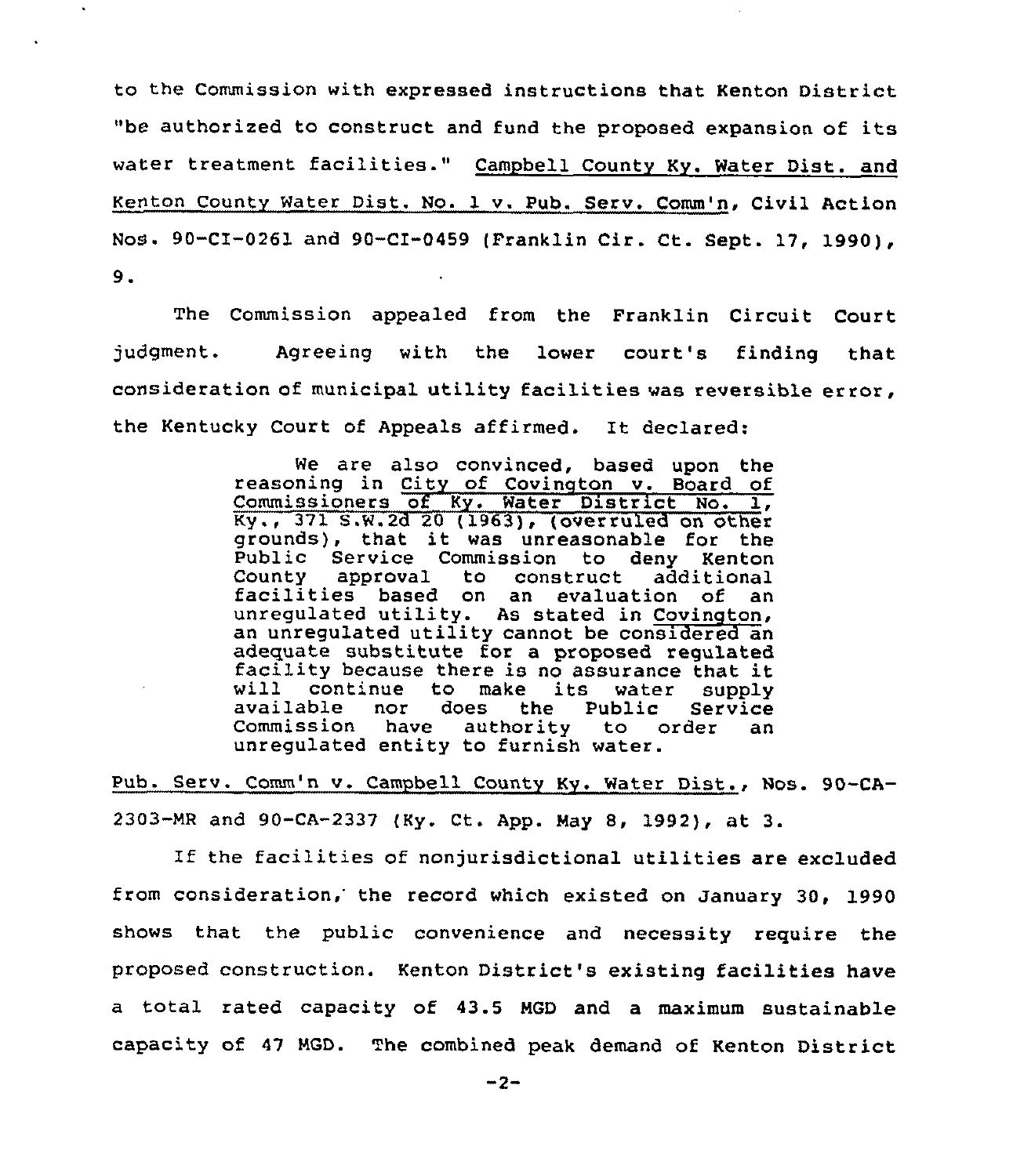and Campbell County Kentucky Mater District {"Campbell District" ) currently exceeds Kenton District's rated water treatment capacity.<sup>1</sup> If the concept of maximum sustainable capacity is used, the water districts' projected demand will surpass Kenton District's existing capacity by 1995.<sup>2</sup>

The Commission emphasizes that our finding that the public convenience and necessity require the proposed expansion is predicated upon the assumption that Campbell District will purchase its total water requirements from Kenton District. Kenton District has stated that the sole reason for the proposed expansion is to serve Campbell District.<sup>3</sup> Any change in Campbell District's decision to purchase its total water requirements from Kenton District will significantly disturb this finding. Should Campbell District repudiate or take any action which indicates its intention to repudiate the purchase water agreements of September 27, 1988 and June 10, 1992, Kenton District should immediately advise the Commission of that action and should cease all efforts which, if continued, would lead to the construction of unnecessary utility facilities.

Finally, the Franklin Circuit Court's judgment requires the Commission to examine the effects of the implementation of the September 27, 1988 Agreement and "to promulgate fair and reasonable rates for Kenton [District] to charge its customers." Campbell

3 Application of Kenton District, Exhibit F at 2.

 $\mathbf{1}$ Application of Kenton District, Exhibit F at 4.

<sup>2</sup> Id.; Transcript of Record at 50-51.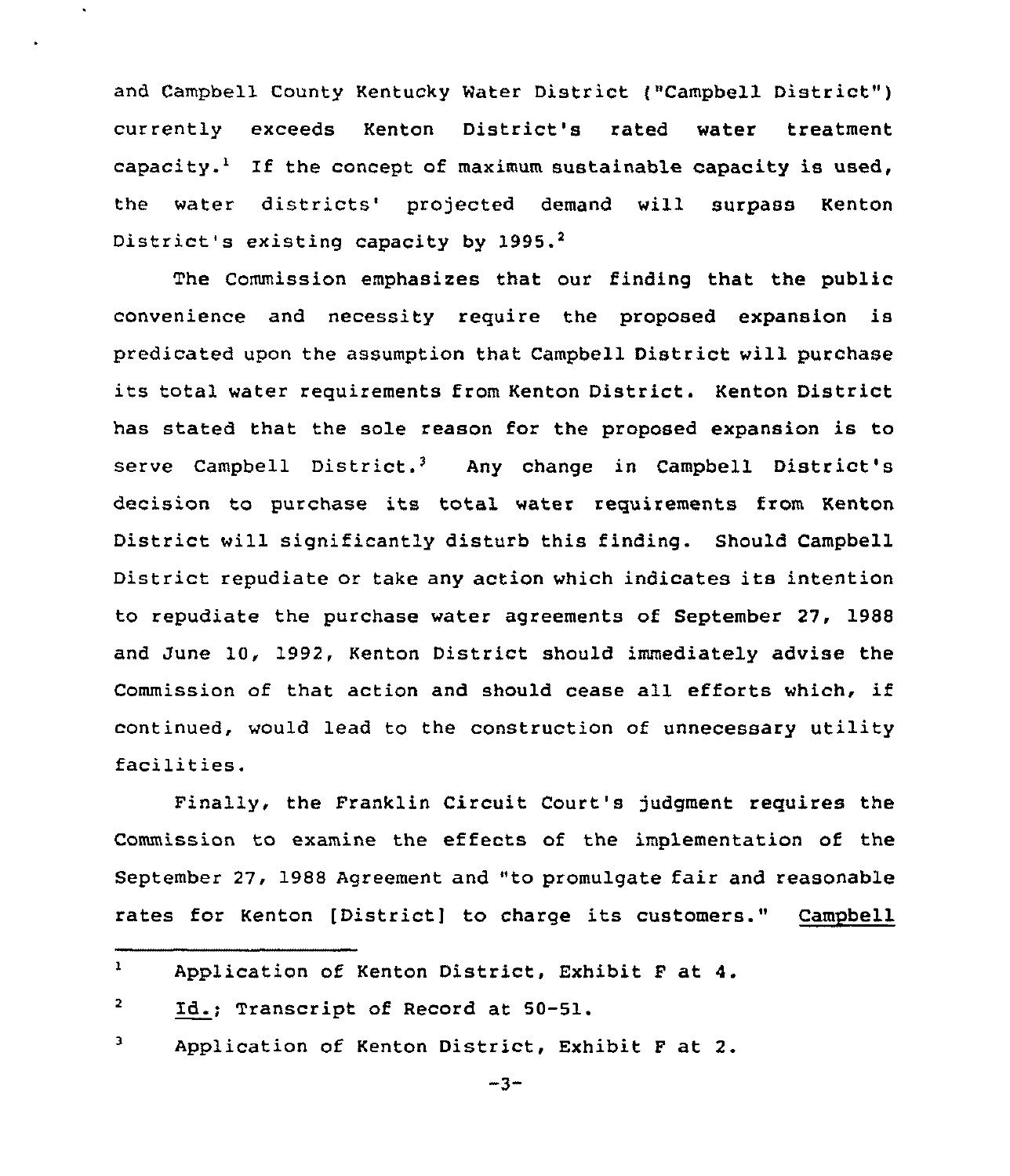Dist. v. pub. Serv. Comm'n at 9. The Commission will initiate an investigation into Kenton District's rates upon notification that the September 28, 1988 Agreement has been implemented.

IT IS THEREFORE ORDERED that:

1. Kenton District is granted <sup>a</sup> Certificate of Public Convenience and Necessity to proceed with the proposed construction project as set forth in the drawings and specifications of record herein.

2. Any deviation from the proposed construction project which may adversely affect service to any customer shall not be performed without prior Commission approval.

3. Kenton District shall furnish a verified statement of the total cost of this project including the cost of construction and all other capitalized costs (engineering, legal, administrative, etc.) within <sup>60</sup> days of the substantial completion of construction. All construction shall be classified into appropriate plant accounts in accordance with the Uniform System of Accounts for Water Utilities prescribed by the Commission.

4. Kenton District's contract with its engineers shall reguire resident inspection under the general supervision of a professional engineer with a Kentucky registration in civil or mechanical engineering to ensure that the construction work is performed in accordance with the contract drawings and specifications and in conformance with the best practices of construction trades involved in the project.

$$
-4-
$$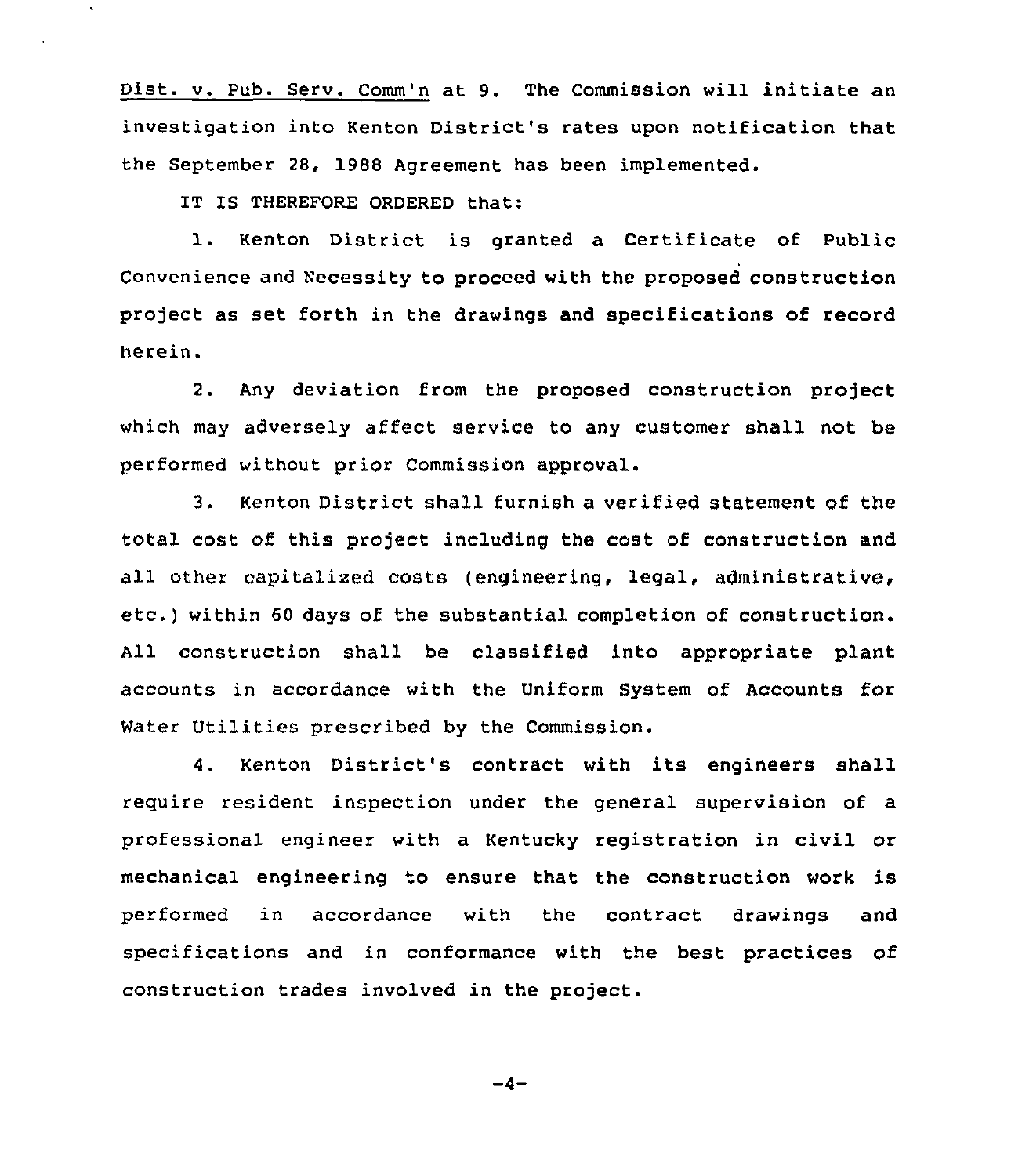5. Kenton District shall require its engineer to furnish a copy of the "as built" drawings and <sup>a</sup> signed statement that construction has been satisfactorily completed in accordance with the contract plans and specifications within 60 days of substantial completion of this construction.

6. Kenton District is authorized to issue revenue bonds in the approximate amount of  $$2,335,000$ . The proceeds of this bond issuance shall be used only for the purposes set forth in Kenton District's application.

7. Within <sup>20</sup> days of the date of revenue bond issuance, Kenton District shall furnish the Commission with a debt service schedule which lists the date for each debt service payment, the amount of principal and interest payment. It shall also furnish a statement of sources and uses of funds.

8. Within 10 days of the implementation of the September 28, 1988 Agreement, Kenton District shall advise the Commission in writing that Campbell District has begun purchasing its total water requirements from Kenton District.

9. Should Campbell District repudiate or take any action which indicates its intention to repudiate the purchase water agreements of September 28, 1988 or June 10, 1992, Kenton District shall immediately advise the Commission in writing.

Nothing contained herein shall be deemed a warranty or finding of value of securities or financing authorized herein on the part of the Commonwealth of Kentucky or any agency thereof.

$$
-5-
$$